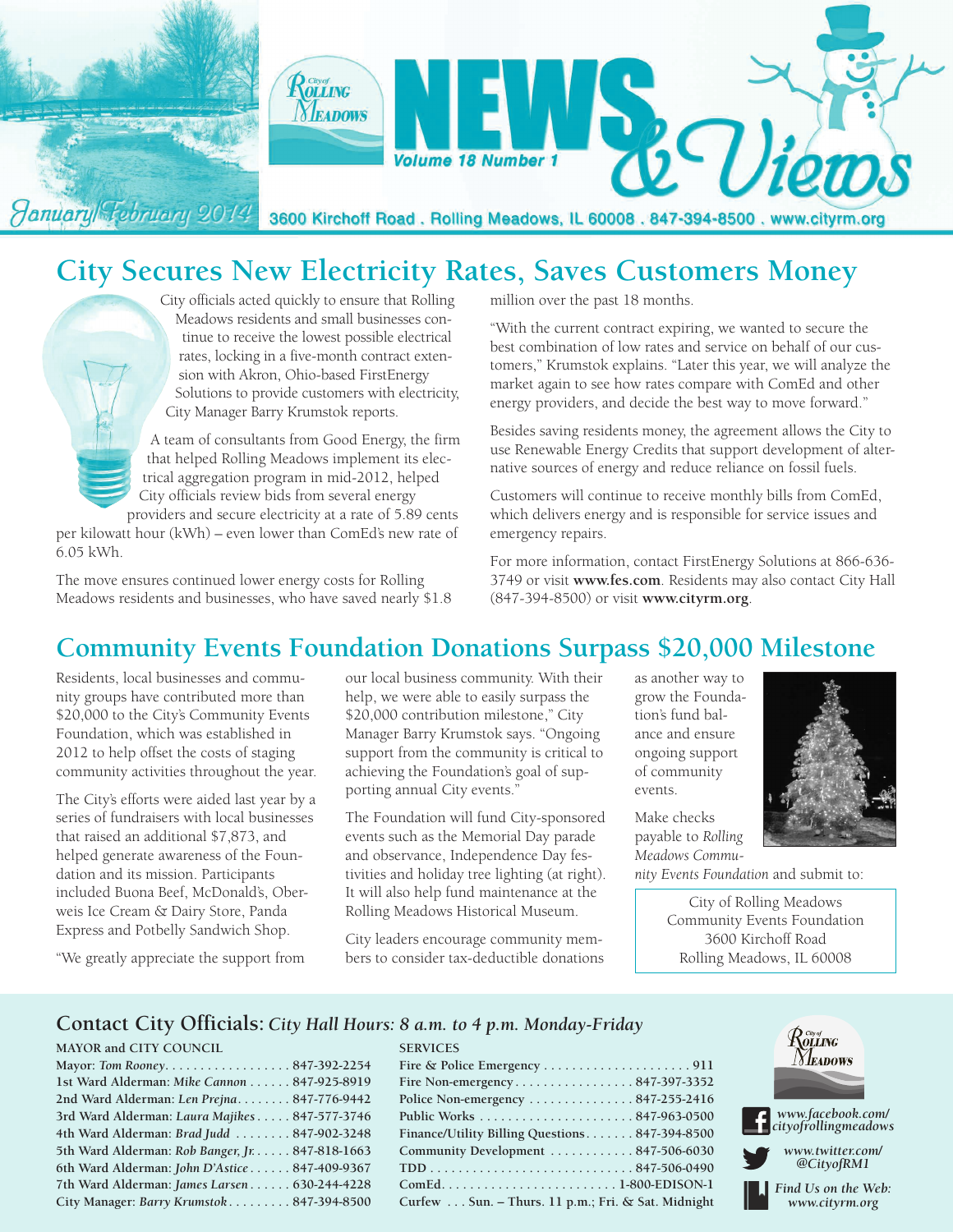# **Increasing Service Demands Initiate Review of Fire Station Locations**

*by Fire Chief Scott Franzgrote*



Data tallied by the Rolling Meadows Fire Department over the past 10 years confirms that a significant number of our emergency calls are concentrated in the eastern and southern

*Scott Franzgrote*

areas of our City, particularly along the Algonquin corridor.

This has been a growing cause for concern, considering the current locations of our two fire stations: the Fogarty Fire Station (Station 15), 3111 Meadow Drive, and the Neuckranz Fire Station (Station 16), 2455 Plum Grove Road.

Increasingly, we are unable to achieve our benchmark response time of four to six minutes. This is unacceptable in a business where seconds often determine whether a patient survives or a fire is contained.

Compounding matters is the fact that Station 15 is in need of major repairs to ensure the structural integrity of the building and prevent decline in the Fire Department's operational effectiveness.

It is obvious that something must be done. That is why Fire Department officials have been working with City Council and staff to identify ways to meet the challenge of providing our community with the highest levels of fire, rescue and emergency medical services using current available resources. These options include:

- **Relocate both fire stations** Moving Station 15 further south and Station 16 further east would realign our two fire stations in a manner that is more appropriate to our community's geographical layout, population density, risk profile and service demand levels.
- **Relocate Station 15 only** Finding a suitable new location for Station 15, while leaving Station 16 in its current spot, would also improve the Fire Department's ability to better meet the needs of the community it serves.

• **Repair/Rebuild Station 15 at its current location** – Updating Station 15 at its existing location would help improve service through improved engineering design but would not address concerns over the amount of time it takes to reach the southeastern

portions of the City. Completing these repairs will require substantial investment.

The decisions we make over the next several months will most likely

impact the Fire Department's operations for the next 50 years. The City will hold a series of informational meetings this winter and spring to update residents on the debate.

These gatherings will allow City officials to provide greater detail and cost estimates for each option being discussed, and give residents an opportunity to voice their opinions on the best option for the community as we move forward. The issue will be discussed in-

#### *"The decisions we make…will most likely impact the Fire Department's operations for the next 50 years."*

*– Fire Chief Scott Franzgrote*

depth by Council members at the April 15 Committee of the Whole.

Look for periodic updates on the

City's Website, **www.cityrm.org**, and in upcoming issues of *News & Views*. For more information, contact the Fire Department at 847-397-3352.

#### *Rolling Meadows' Fire Stations – At a Glance*

**Fogarty Fire Station** – Located at 3111 Meadow Drive, the Thomas Fogarty Station was built in 1958 by the newly-formed Rolling Meadows Fire District. At the time of its construction, the station was centrally located at the center of the Fire District's response area. A second floor and additional apparatus bay were added in 1965. The station is named for the City's first fulltime fire chief, who served from 1958 – 1977. The station is commonly referred to as Fire Station 15, which is its designation within the Illinois Fire Services' Mutual Aid Box Alarm System (MABAS).



*Fogarty Fire Station, 3111 Meadow Drive*



*Neuckranz Fire Station, 2455 Plum Grove Road*

**Neuckranz Fire Station** – Built in 1980 to serve the western portions of Rolling Meadows, the Raymond Neuckranz Fire Station, 2455 Plum Grove Road, serves as the Fire Department's operational headquarters. It is named for former 1st Ward Alderman and community activist Raymond H. Neuckranz. A station modernization project in 2008 helped make better use of existing space, expanded the number of sleeping quarters for on-duty firefighters, and provided updated facilities for the Fire Prevention Bureau. The Neuckranz Fire Station's MABAS designation is Station 16.

# **Fire Department to Host Community Blood Drive, Friday, January 17**

The Rolling Meadows Fire Department will partner with LifeSource to host a community blood drive, Friday, January 17. Residents will be able to give "the gift of life" from noon – 6 p.m., at the Neuckranz Fire Station, 2455 Plum Grove Road. To register, contact the Fire Department at 847-397-3352. Walk-ins are welcome.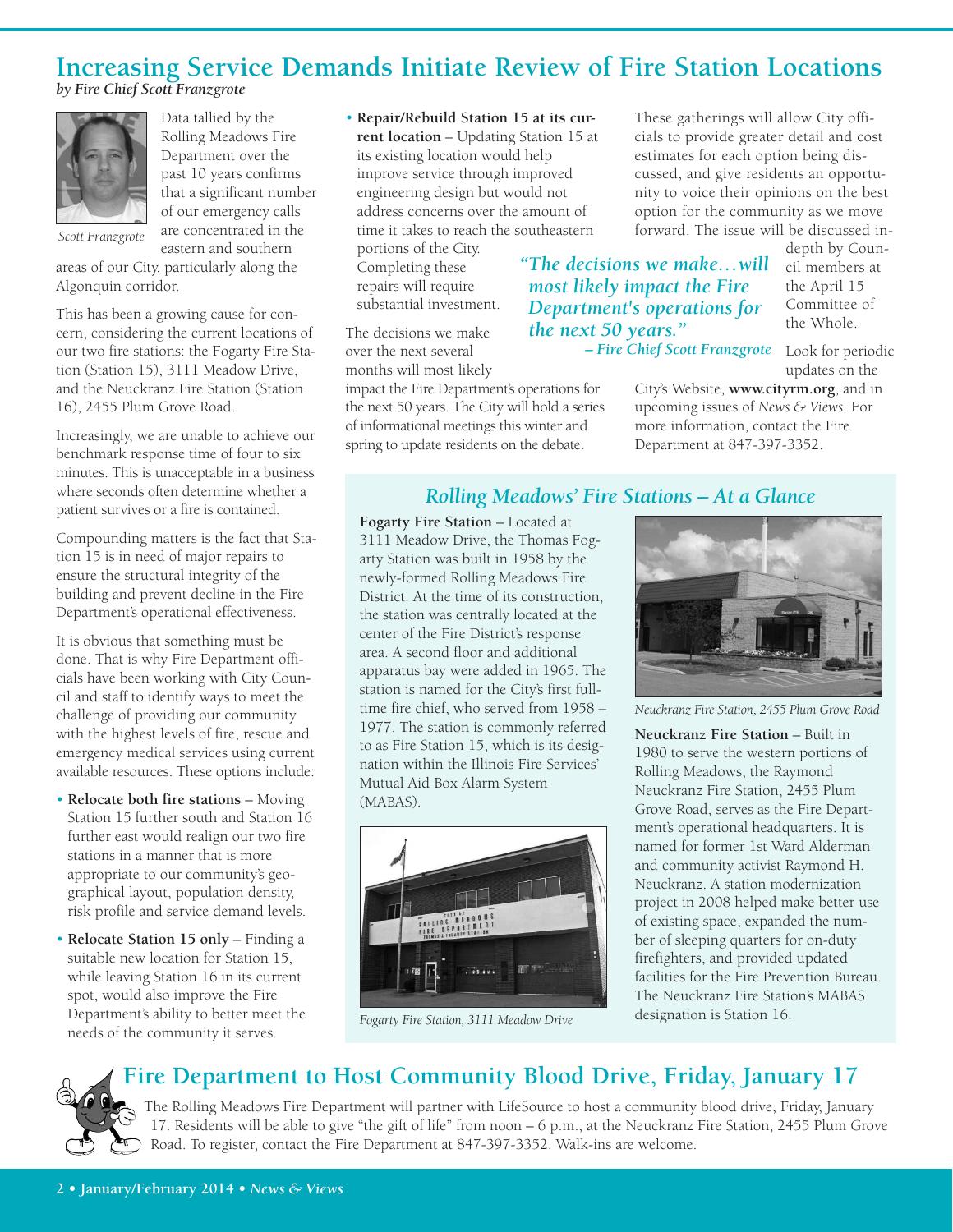# *Ask Public Works:* **Snow Removal Tips Contact Elected**

The Public Works Department begins preparing for snow clearing operations long before snow blankets the City. As early as October, crews are inspecting snow fighting equipment and installing plows on the City's fleet of snow removal trucks. This advance preparation allows crews to go into action as soon as the first snowflakes begin to fall.



sion: clear the streets and help residents travel safely. It is the

Their mis-

City's policy to have all streets cleared of snow – from curb to curb – within eight hours after the snow stops falling.

Below are some common questions residents have about plowing operations and tips on how to help Public Works help you this winter.

- **Q.** *What streets get plowed first and why?*
- **A.** Snow plows are assigned to eight designated routes throughout the City. Crews tackle primary roads, such as Kirchoff and Rohlwing Roads, first. This helps guarantee open roads for emergency vehicles to get to any location in the City or in surrounding areas. Once these routes are open,

plows then begin to clear residential streets on their assigned routes.

**A.** Other roadways, such as Golf and Algonquin Roads or Euclid Avenue, are plowed by the Illinois Department of Transportation (IDOT) or the Cook County Highway Department.

- **Q.** *Can I shovel or blow snow into the street and let the plows remove it when they come by?*
- **A.** Blowing snow into streets can cause icy hazards for motorists. Snow should be placed to the sides of the driveway and into yards whenever possible. When plows return, the snow you've shoveled into the street is likely to land back on your driveway.

**A.** We also encourage residents to clear snow away from nearby fire hydrants so they are easily accessible to firefighters in cases of emergency.

- **Q.** *How do I prevent the plows from pushing snow onto the driveway after I've already cleared it?*
- **A.** Shovel snow to the right side of the driveway (while facing the street). This will limit the amount of snow that is pushed onto the driveway. Due to the plow's angle, snow piled to the left side or into the street is likely to be pushed back into the driveway.

# **Officials on Proposed Meacham Road Expansion Project**

Rolling Meadows aldermen want to hear their constituents' opinions on the proposed Illinois Department of Transportation project to widen Plum Grove/Meacham Road between Emerson Avenue and Algonquin Road.

Contact information for City Council members is published on the front page of this newsletter.

# **Report Coyote Sightings to Police**

Residents reported four coyote sightings along Salt Creek in November to the Rolling Meadows Police Department, a slight increase over prior

years. Police remind residents that there is little to fear, as coyotes have become prevalent in a number of U.S. metropolitan areas – including Chicago. Report suspected coyote sightings to the RMPD at 847-255-2416.



**AJ's Pizza** – *Pizza, Sandwiches and Salads* 1925 S. Plum Grove Rd (847-776-9000)

**Architecnix Inc.** – *IT computer consulting* 4410 Dawngate Ct (312-730-7370)

**Clean And Science USA** – *Sales office* 2775 Algonquin Rd (847-461-9292)

**Divine Design & Marketing** – *Marketing/graphic design* 1645 Hicks Rd Ste. J (847-271-1008)

**DWA Network Co.** – *Amway product sales* 1823 Hicks Rd, Ste. B (732-789-3832)

**Grillers Café** – *Café/deli* 3601 Algonquin Rd #101 (224-232-8450)

**Linfu Corporation** – *Plastic & paper product wholesaler* 5714 Buckingham Ct (224-578-2721) **Reliance Home Care Inc.** – *Home health services* 3701 Algonquin Rd #315 (847-463-1250)

**Umi Grill Buffet** – *Seafood, sushi, hibachi & steak buffet* 1440 Golf Rd (847-952-1838)



*Mayor Tom Rooney (with scissors) and 2nd Ward Alderman Len Prejna (third from right) join in a ribboncutting ceremony for the new Umi Grill.*



*Rolling Meadows Historical Museum, 3100 Central Road.*

#### **Historical Museum to Host January 12 Holiday Open House**

Rolling Meadows Historical Society members invite residents to revisit fond memories of seasons past at the Historical Museum's annual community open house, Sunday, January 12, 1 – 4 p.m. Call 847-577-7086 for more information.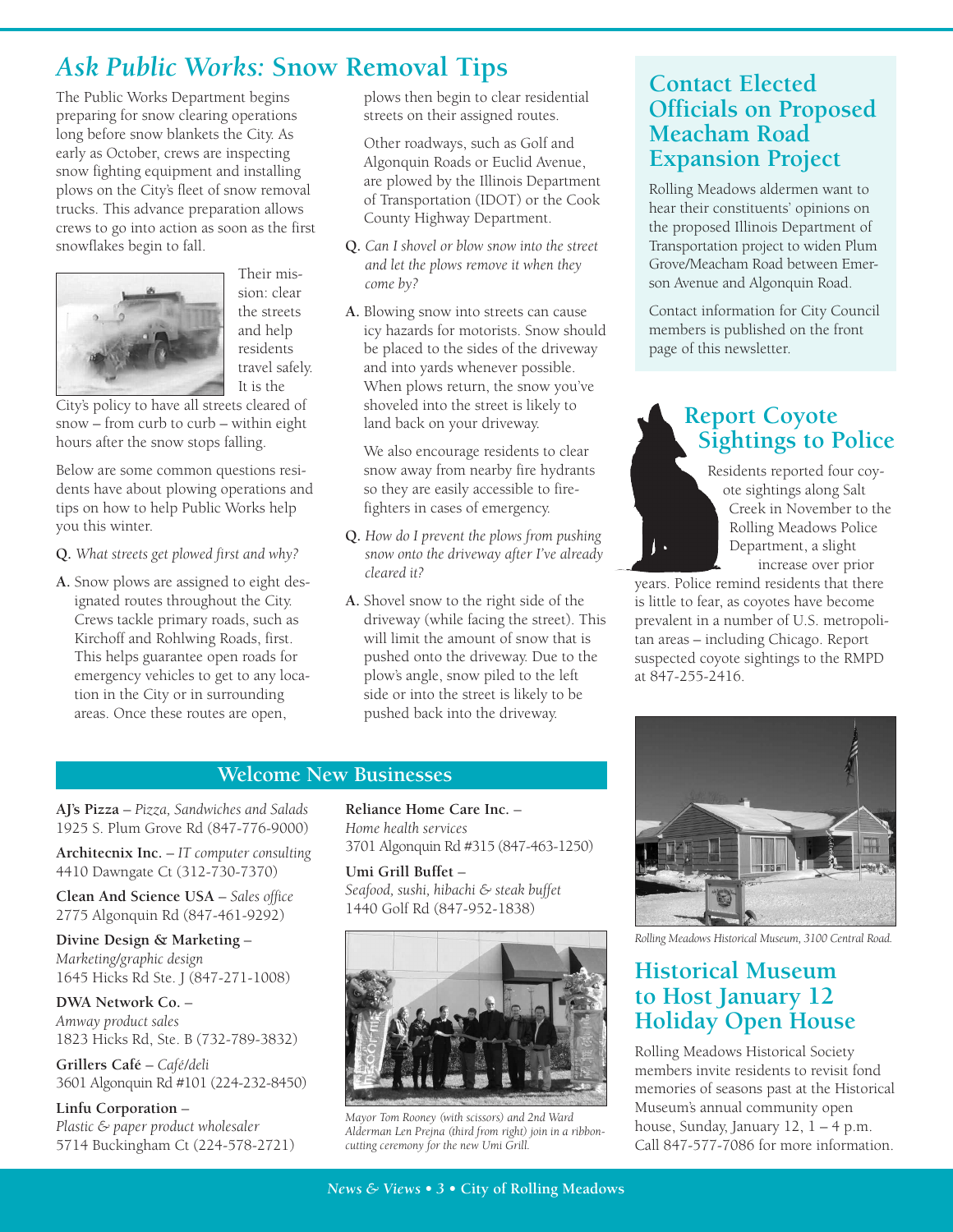| 'anuary 2014                                                                                           |                                                                                                                                                                                                                                   |                                                                                                        |                                                                                  |                                                                                         |                                                                                                                         |          |
|--------------------------------------------------------------------------------------------------------|-----------------------------------------------------------------------------------------------------------------------------------------------------------------------------------------------------------------------------------|--------------------------------------------------------------------------------------------------------|----------------------------------------------------------------------------------|-----------------------------------------------------------------------------------------|-------------------------------------------------------------------------------------------------------------------------|----------|
| Sunday                                                                                                 | <b>Monday</b>                                                                                                                                                                                                                     | <b>Tuesday</b>                                                                                         | Wednesday                                                                        | Thursday                                                                                | Friday                                                                                                                  | Saturday |
| $\mathcal{R}^{\tiny{{\scriptscriptstyle{{G\!u}^\sigma}}\!{\scriptscriptstyle{{G\!u}}}$ ing<br>Meadows  | <b>Christmas Tree Disposal</b><br>Public Works will collect Christmas trees for disposal<br>December 30 - January 10. Remove all decorations<br>and place trees at the curb (cut end facing the street)<br>on regular refuse day. |                                                                                                        | <b>New Year's Day</b><br>City offices closed. Refuse<br>pick-up delayed one day. | <b>Adjudication</b><br>$\overline{2}$<br><b>Hearing</b> (Parking),<br>2 p.m., City Hall | 3                                                                                                                       |          |
| 5                                                                                                      | 6                                                                                                                                                                                                                                 | <b>Crime Stoppers,</b><br>$5:30$ p.m.<br><b>Plan Commission,</b><br>7:30 p.m., both at City Hall       | <b>Zoning Board of</b><br>8<br>Appeals, 7:30 p.m., City Hall                     | $\mathbf Q$                                                                             | 10                                                                                                                      | 11       |
| Holiday Open House, 12<br>1-4 p.m., Rolling Meadows<br><b>Historical Museum</b><br>(3100 Central Road) | Board of Fire & Police 13<br>Commissioners, 9 a.m.,<br><b>City Hall</b>                                                                                                                                                           | City Council Meeting, 14<br>7:30 p.m., City Hall                                                       | 15                                                                               | Adjudication Hearing, 16<br>1 p.m., City Hall                                           | Blood Drive, noon-6 p.m. 17<br><b>Neuckranz Fire Station</b><br>(2455 Plum Grove Road).<br>Call 847-397-3352 to donate. | 18       |
| 19                                                                                                     | Dr. Martin<br>20<br><b>Luther King Day</b><br>City offices closed. Regular<br>refuse pick-up.                                                                                                                                     | Water bills due<br>21<br><b>City Council Committee</b><br>of the Whole, 7:30 p.m.,<br><b>City Hall</b> | 22                                                                               | <b>Adjudication Hearing 23</b><br>(Red Light), 2 p.m., City Hall                        | 24                                                                                                                      | 25       |
| 26                                                                                                     | <b>Police Pension Board, 27</b><br>3:30 p.m., City Hall                                                                                                                                                                           | City Council Meeting, 28<br>7:30 p.m., City Hall                                                       | 29                                                                               | 30                                                                                      | 31                                                                                                                      |          |

| February 2014 |                                                                                    |                                                                                                                                                                |                                                         |                                                                                               |                        |                                        |
|---------------|------------------------------------------------------------------------------------|----------------------------------------------------------------------------------------------------------------------------------------------------------------|---------------------------------------------------------|-----------------------------------------------------------------------------------------------|------------------------|----------------------------------------|
| Sunday        | <b>Monday</b>                                                                      | Tuesday                                                                                                                                                        | Wednesday                                               | Thursday                                                                                      | Friday                 | Saturday                               |
|               |                                                                                    |                                                                                                                                                                |                                                         |                                                                                               |                        |                                        |
|               | 3                                                                                  | Crime Stoppers, 5:30 pm 4<br><b>Economic Development</b><br>Committee, 6 p.m.<br>Environmental Cte., 7 p.m.<br>Plan Commission, 7:30 p.m.,<br>all at City Hall | <b>Zoning Board of</b><br>Appeals, 7:30 p.m., City Hall | <b>Adjudication Hearing 6</b><br>(Parking), 2 p.m., City Hall                                 |                        | 8                                      |
| $\Omega$      | <b>Board of Fire &amp; Police 10</b><br>Commissioners, 9 a.m.,<br><b>City Hall</b> | <b>City Council Meeting, 11</b><br>7:30 p.m., City Hall                                                                                                        | 12                                                      | <b>Adjudication Hearing, 13</b><br>1 p.m., City Hall                                          | 14                     | 15                                     |
|               |                                                                                    |                                                                                                                                                                | <b>Abraham Lincoln's</b><br><b>Birthday</b>             |                                                                                               | <b>Valentine's Day</b> |                                        |
| 16            | 17                                                                                 | City Council Commit-18<br>tee of the Whole,<br>7:30 p.m., City Hall                                                                                            | 19                                                      | <b>Water bills due</b><br>20<br><b>Adjudication Hearing</b><br>(Red Light), 2 p.m., City Hall | 21                     | 22                                     |
|               | <b>President's Day</b>                                                             |                                                                                                                                                                |                                                         |                                                                                               |                        | <b>George Washington's</b><br>Birthday |
| 23            | 24                                                                                 | City Council Meeting, 25<br>7:30 p.m., City Hall                                                                                                               | 26                                                      | 27                                                                                            | 28                     |                                        |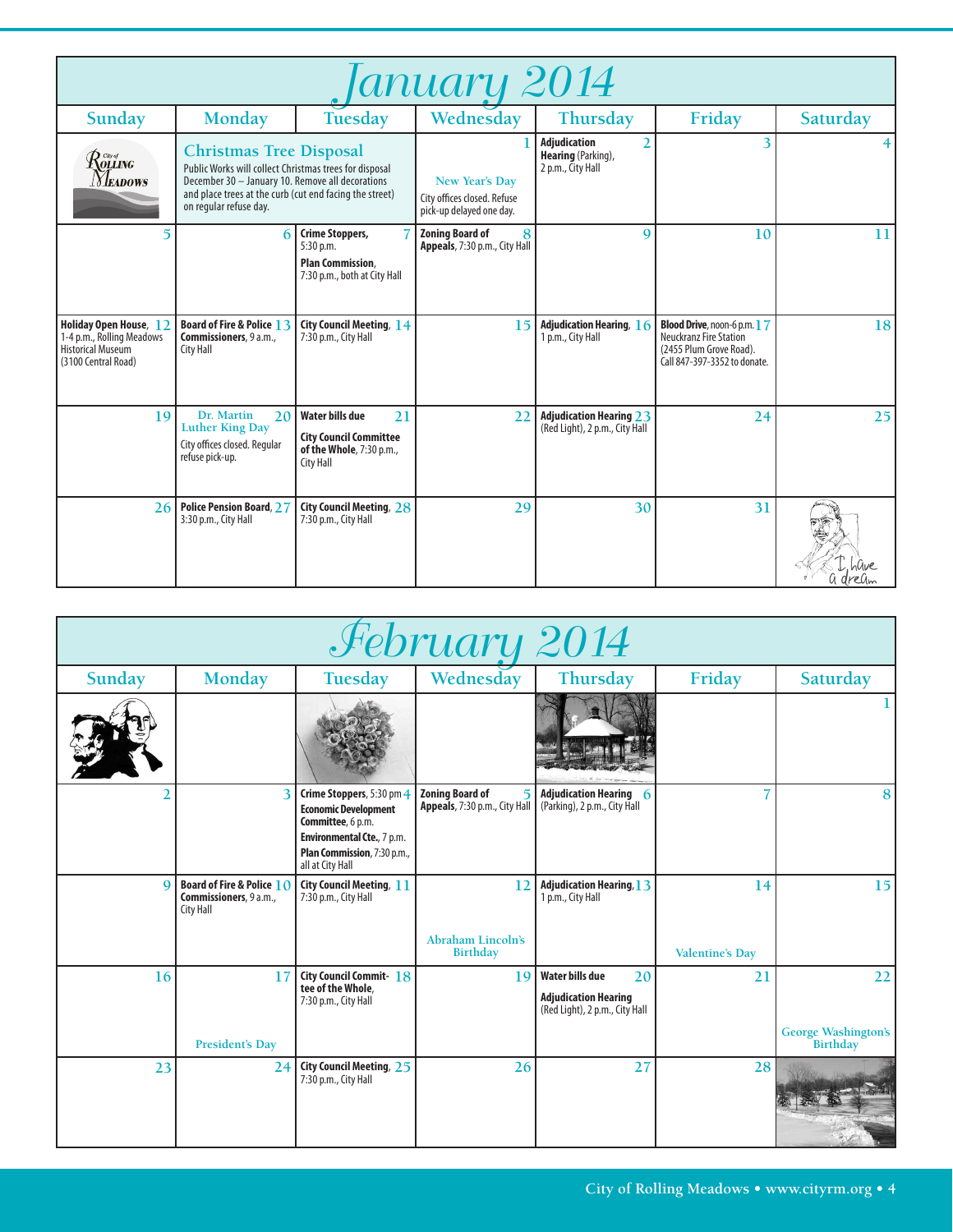# **2014 Budget Avoids New Taxes, Fees for General Fund Operations**

The Fiscal Year 2014 budget approved by City Council in December maintains essential services, funds ongoing improvements to Rolling Meadows' aging infrastructure and strengthens fund balances without new taxes or fee increases for operations that are covered by the City's General Fund, Finance Director Melissa Gallagher reports.

"The hard work City Council members and staff have been doing over the past several years – budgeting conservatively,

| 2014 Property Tax Levy Increase:<br><b>Public Safety Pensions (Per Household)</b> |         |                 |  |
|-----------------------------------------------------------------------------------|---------|-----------------|--|
| Total                                                                             | City    | 2014            |  |
| <b>Tax Bill</b>                                                                   | Share   | <b>Increase</b> |  |
| \$2,500                                                                           | \$385   | \$5             |  |
| \$4,000                                                                           | \$616   | \$8             |  |
| \$6,000                                                                           | \$924   | \$12            |  |
| \$7,500                                                                           | \$1,155 | \$15            |  |
| \$10,000                                                                          | \$1,540 | \$20            |  |

rebuilding fund balances and holding the line on spending – is reaping benefits," she explains. "Those efforts, combined with economic growth that has boosted City sales tax revenues near pre-recession levels, helped offset the need for other revenue sources to fund services."

In crafting the 2014 budget, aldermen and City staff committed themselves to discussing the City's financial situation over an entire calendar year. Gallagher says that commitment to open communication was just as important as the overall improvement in the City's economic fortunes.

"There were no surprises when we came together in September to begin discussing the proposed budget because we had maintained an ongoing dialogue about the City's fiscal health since January," she explains. "Staff members had a clear understanding of what City Council wanted to achieve. We were able to

# **City Prepares to Launch Bi-Monthly e-Newsletter**

The City's coverage of important news, events and items of community interest will expand in February with the first issue of *e-News & Views*, an electronic sister publication to the printed newsletter you now hold in your hands.

Residents will continue to receive printed versions of *News & Views* in January, March, May, July, September and November. Issues of *e-News & Views* will be available on the City's Website (**www.cityrm.org**) every other month.

# **Alderman to Spearhead Community Garden Project**



Fifth Ward Alderman Rob Banger is spearheading the creation of a Community Garden this spring on a City-owned parcel of land along Salt Creek, adjacent to the Jewel Shopping Center

*Rob Banger*

in downtown Rolling Meadows. Residents



who are interested in participating, or learning more about the project, may contact Alderman Banger at *jrbanger@att.net*.



#### **Historical Society Seeks 1950s Washing Machine**

The Rolling Meadows Historical Society is asking for help locating a 1950s-era washing machine for display at the Rolling Meadows Historical Museum.

Residents able to help should contact Historical Society President Alice Fitzgerald at 847-255-8656.

propose strategies that met those goals while continuing to promote long-term fiscal discipline."

For example, the budget increases funding for animal control while eliminating two negative fund balances tied to the creation of Tax Increment Financing (TIF) Districts many years ago.

City officials' commitment to minimizing residents' tax burden extended to Rolling Meadows' pension obligations. The budget contains a 1.3% increase in the City's property tax levy – the smallest in six years – to raise an additional \$159,461 for police and fire pension funds.

Based on current estimates, a homeowner with a \$4,000 tax bill would pay an additional \$8 in property taxes to the City.

Small increases in the City's water, refuse, storm water and sewer rates will cost an average family of four an additional \$7.64 per month.



### **Facebook, Twitter Help City Connect**



Follow the City of Rolling Meadows on Twitter **(@CityofRM1)** or Face-

book **(www. facebook.com/ cityofrollingmeadows)** for real-time delivery of City news, updates on upcoming community events, and other information.

Community groups that wish to promote upcoming activities on the City's Social Media platforms may complete and submit the "Community Sign Request Form" (available on the "Online Forms" page at **www.cityrm.org**) to the City Manager's Office for approval. Call 847- 394-8500 for more information.